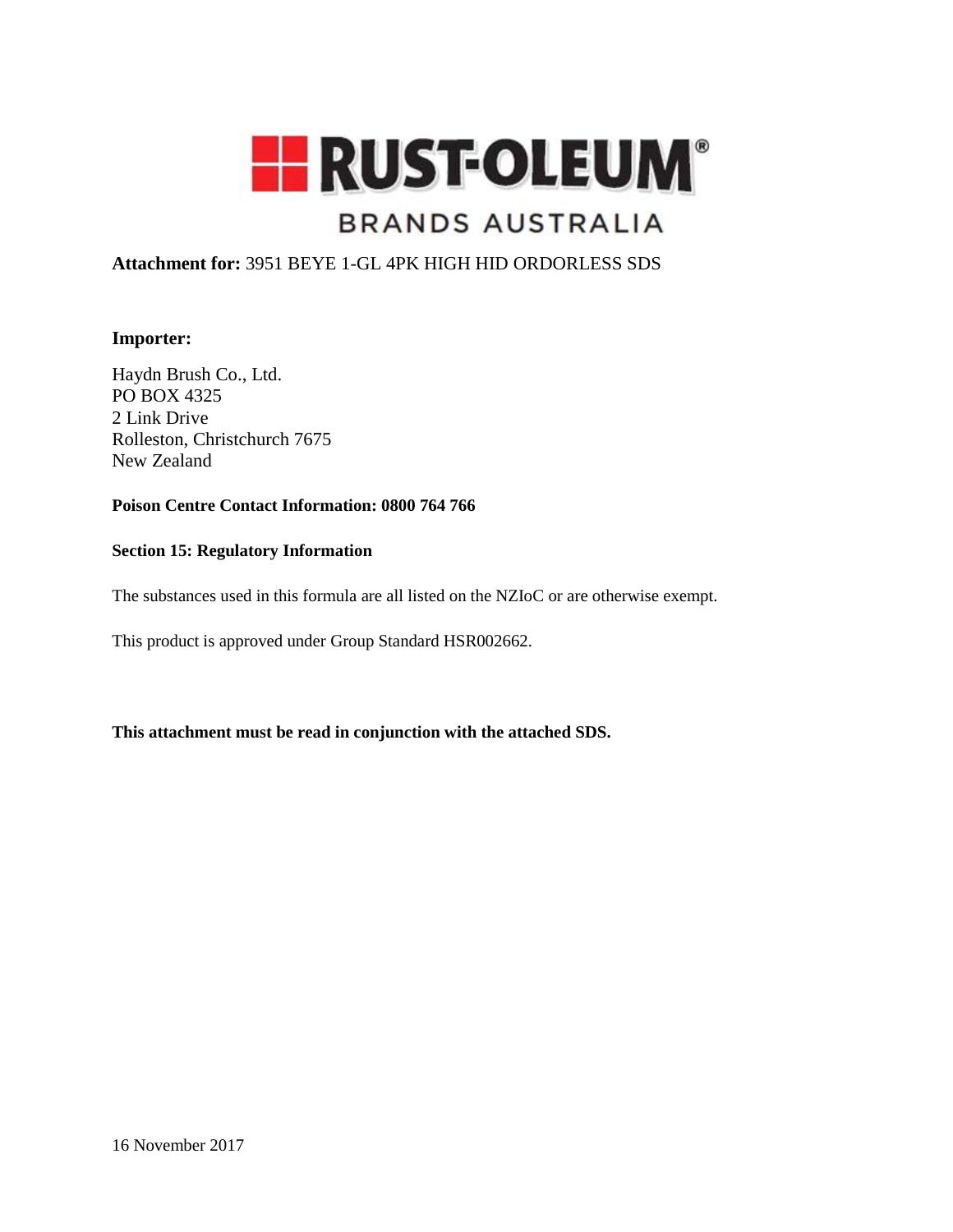# Safety Data Sheet

## **RUST-OLEUM CORPORATION** \* Trusted Quality Since 1921 \* www.rustoleum.com

1. Identification Product Name: BEYE 1-GL 4PK HIGH HIDE ODORLESS Revision Date: 11/16/2017 Name on Label: Not Yet Specified Supercedes Date: New SDS Product Identifier: 3951 Product Use/Class: Primer/Alkyd Supplier: Rust-Oleum Australia Unit 12, 4 Southridge St. Eastern Creek, NSW 2766 Australia Ph 2-8808-0600 Manufacturer: Rust-Oleum Corporation 11 Hawthorn Parkway Vernon Hills, IL 60061 USA Preparer: Regulatory Department Emergency Telephone: 24 Hour Hotline: 1-300-366-961

## 2. Hazard Identification

This product is not classified as a Dangerous Good per the Australian Code for the Transport of Dangerous Goods by Road and Rail. This product was assessed per Safe Work Australia criteria.

#### Classification

Symbol(s) of Product



#### Signal Word Danger

#### Possible Hazards

1% of the mixture consists of ingredient(s) of unknown acute toxicity.

| <b>GHS HAZARD STATEMENTS</b><br>Flammable Liquid, category 3 | H <sub>226</sub> | Flammable liquid and vapour. |
|--------------------------------------------------------------|------------------|------------------------------|
| Germ Cell Mutagenicity, category 1B                          | H340             | May cause genetic defects.   |
| Carcinogenicity, category 1B                                 | H350             | May cause cancer.            |

#### GHS LABEL PRECAUTIONARY STATEMENTS

P210 **Keep away from heat, hot surfaces, sparks, open flames and other ignition sources. No smoking.** 

P233 Keep container tightly closed.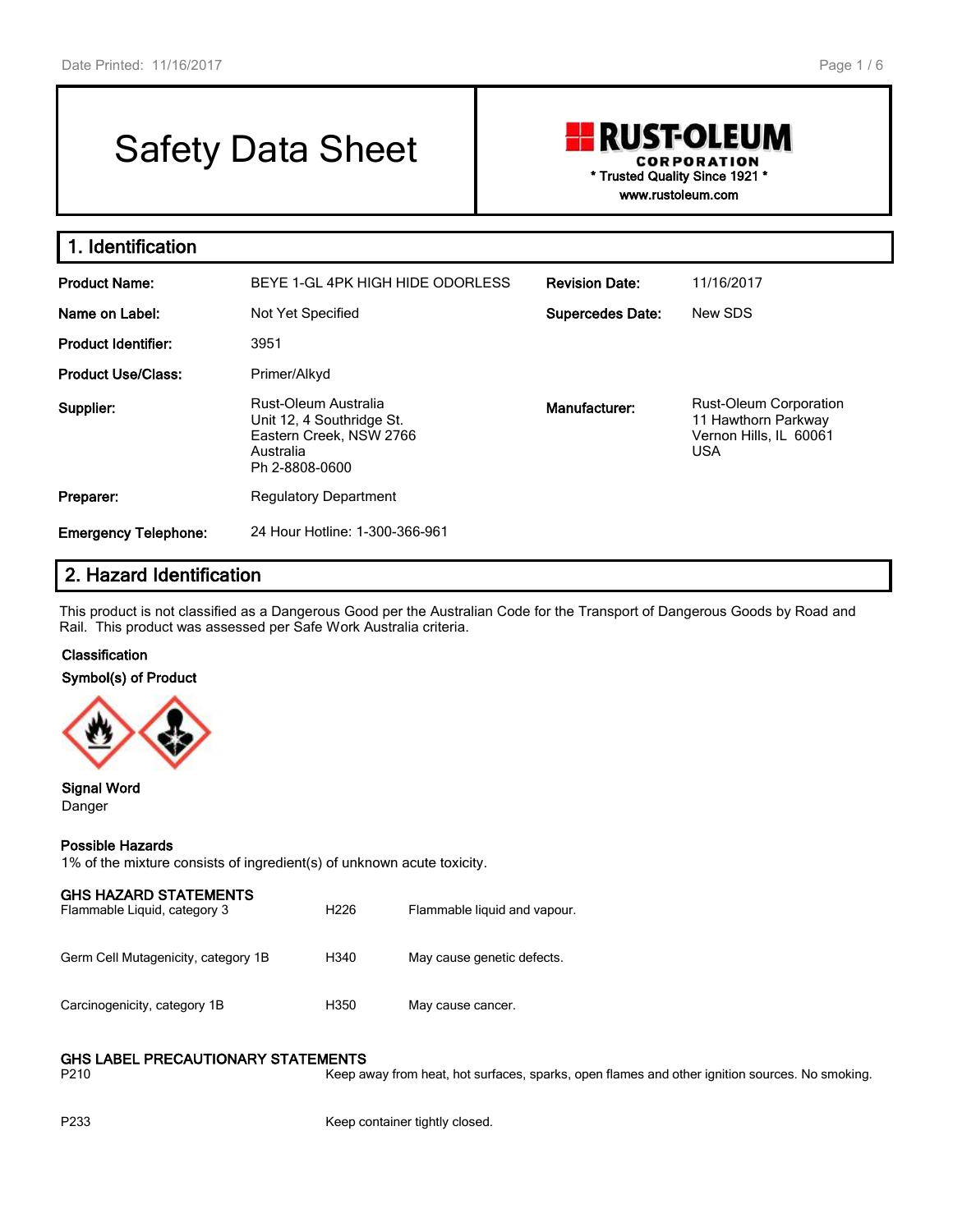| Date Printed: 11/16/2017         | Page 2/6                                                                                                |
|----------------------------------|---------------------------------------------------------------------------------------------------------|
| P280                             | Wear protective gloves/protective clothing/eye protection/face protection.                              |
| P303+P361+P353                   | IF ON SKIN (or hair): Take off immediately all contaminated clothing. Rinse skin with water/<br>shower. |
| P370+P378                        | In case of fire: Use alcohol film forming foam, carbon dioxide, dry chemical, dry sand to extinguish.   |
| P403+P235                        | Store in a well-ventilated place. Keep cool.                                                            |
| P501                             | Dispose of contents/container in accordance with local, regional and national regulations.              |
| P201                             | Obtain special instructions before use.                                                                 |
| P308+P313                        | IF exposed or concerned: Get medical advice/attention.                                                  |
| P405                             | Store locked up.                                                                                        |
| GHS SDS PRECAUTIONARY STATEMENTS |                                                                                                         |
| P240                             | Ground/bond container and receiving equipment.                                                          |
| P241                             | Use explosion-proof electrical/ventilating/lighting/equipment.                                          |
| P242                             | Use only non-sparking tools.                                                                            |
| P243                             | Take precautionary measures against static discharge.                                                   |

## 3. Composition/Information On Ingredients

#### HAZARDOUS SUBSTANCES

| <b>Chemical Name</b>              | CAS-No.    | <b>Wt.%</b><br><b>Range</b> | <b>GHS Symbols</b> | <b>GHS Statements</b> |
|-----------------------------------|------------|-----------------------------|--------------------|-----------------------|
| Naphtha, Hydrotreated Heavy       | 64742-48-9 | 10-25                       | GHS08              | H304-340-350          |
| <b>Titanium Dioxide</b>           | 13463-67-7 | 2.5-10                      | Not Available      | Not Available         |
| Talc (Hydrous Magnesium Silicate) | 14807-96-6 | $1.0 - 2.5$                 | Not Available      | Not Available         |

#### **The balance of the product is Nonhazardous.**

#### 4. First-Aid Measures

FIRST AID - EYE CONTACT: Immediately flush eyes with plenty of water for at least 15 minutes holding eyelids open. Get medical attention. Do NOT allow rubbing of eyes or keeping eyes closed.

FIRST AID - SKIN CONTACT: Wash skin with soap and water. Remove contaminated clothing. Get medical attention if irritation develops or persists.

FIRST AID - INHALATION: Remove to fresh air. If not breathing, give artificial respiration. If breathing is difficult, give oxygen. Get immediate medical attention. Do NOT use mouth-to-mouth resuscitation. If you experience difficulty in breathing, leave the area to obtain fresh air. If continued difficulty is experienced, get medical assistance immediately.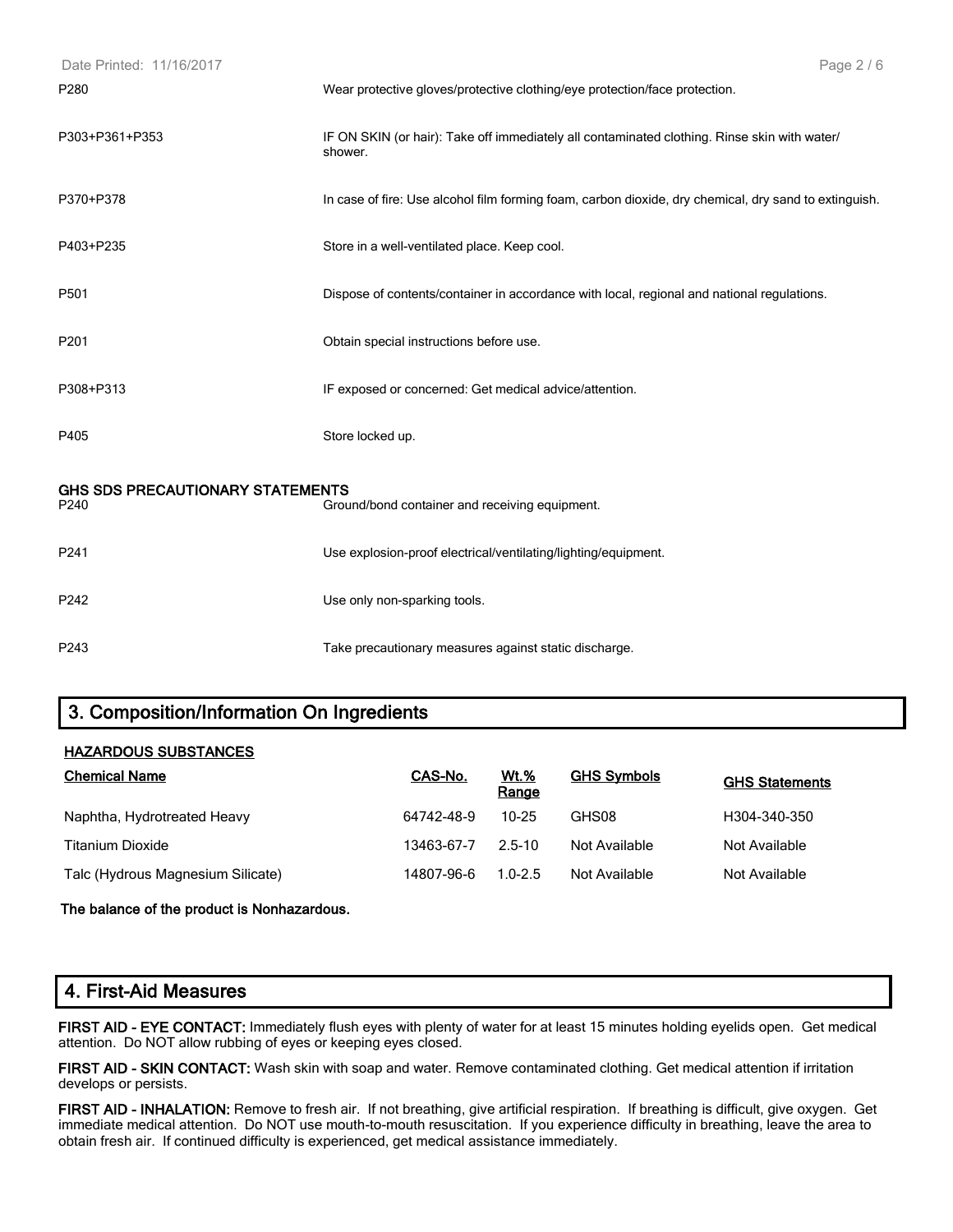FIRST AID - INGESTION: Aspiration hazard: Do not induce vomiting or give anything by mouth because this material can enter the lungs and cause severe lung damage. Get immediate medical attention. If swallowed, get medical attention.

## 5. Fire-fighting Measures

**ADG HAZCHEM CODE:** N.A.

EXTINGUISHING MEDIA: Alcohol Film Forming Foam, Carbon Dioxide, Dry Chemical, Dry Sand, Water Fog

UNUSUAL FIRE AND EXPLOSION HAZARDS: Keep containers tightly closed. No unusual fire or explosion hazards noted. Closed containers may explode when exposed to extreme heat due to buildup of steam. Combustible liquid and vapor.

SPECIAL FIREFIGHTING PROCEDURES: Water may be used to cool closed containers to prevent pressure buildup and possible autoignition or explosion. Evacuate area and fight fire from a safe distance. Use water spray to keep fire-exposed containers cool. Containers may explode when heated.

## 6. Accidental Release Measures

STEPS TO BE TAKEN IF MATERIAL IS RELEASED OR SPILLED: Contain spilled liquid with sand or earth. DO NOT use combustible materials such as sawdust. Dispose of according to local, state (provincial) and federal regulations. Do not incinerate closed containers. Remove all sources of ignition, ventilate area and remove with inert absorbent and non-sparking tools.

## 7. Handling and Storage

HANDLING: Wash thoroughly after handling. Wash hands before eating. Follow all SDS and label precautions even after container is emptied because it may retain product residues. Avoid breathing fumes, vapors, or mist. Avoid contact with eyes. Remove contaminated clothing and launder before reuse. Use only with adequate ventilation. Avoid contact with eyes, skin and clothing.

STORAGE: Keep containers tightly closed. Isolate from heat, electrical equipment, sparks and open flame. Keep away from heat, sparks, flame and sources of ignition. Keep container closed when not in use. Store in a dry, well ventilated place. Keep container tightly closed when not in use. Avoid excess heat.

## 8. Exposure Controls / Personal Protection

| ∣ Chemical Name                   | CAS-No.    | Weight % Less<br>Than | <b>WHS WES TLV-TWA</b> | <b>WHS WES TLV-STEL</b> |
|-----------------------------------|------------|-----------------------|------------------------|-------------------------|
| Naphtha, Hydrotreated Heavy       | 64742-48-9 | 25.0                  | N.E.                   | N.E.                    |
| Titanium Dioxide                  | 13463-67-7 | 10.0                  | $10 \text{ ma/m}$ 3    | N.E.                    |
| Talc (Hydrous Magnesium Silicate) | 14807-96-6 | 5.0                   | $2 \text{ ma/m}$ 3     | N.E.                    |

#### PERSONAL PROTECTION

ENGINEERING CONTROLS: Use process enclosures, local exhaust ventilation, or other engineering controls to control airborne levels below recommended exposure limits. Prevent build-up of vapors by opening all doors and windows to achieve crossventilation.

RESPIRATORY PROTECTION: A respiratory protection program that meets OSHA 1910.134 and ANSI Z88.2 requirements must be followed whenever workplace conditions warrant a respirator's use. A NIOSH/MSHA approved air purifying respirator with an organic vapor cartridge or canister may be permissible under certain circumstances where airborne concentrations are expected to exceed exposure limits.

Protection provided by air purifying respirators is limited. Use a positive pressure air supplied respirator if there is any potential for an uncontrolled release, exposure levels are not known, or in any other circumstances where air purifying respirators may not provide adequate protection.

SKIN PROTECTION: Use impervious gloves to prevent skin contact and absorption of this material through the skin. Nitrile or Neoprene gloves may afford adequate skin protection. Use gloves to prevent prolonged skin contact.

EYE PROTECTION: Use safety eyewear designed to protect against splash of liquids.

OTHER PROTECTIVE EQUIPMENT: Refer to safety supervisor or industrial hygienist for further information regarding personal protective equipment and its application. Refer to safety supervisor or industrial hygienist for further guidance regarding types of personal protective equipment and their applications.

HYGIENIC PRACTICES: Wash thoroughly with soap and water before eating, drinking or smoking. Remove contaminated clothing immediately and launder before reuse.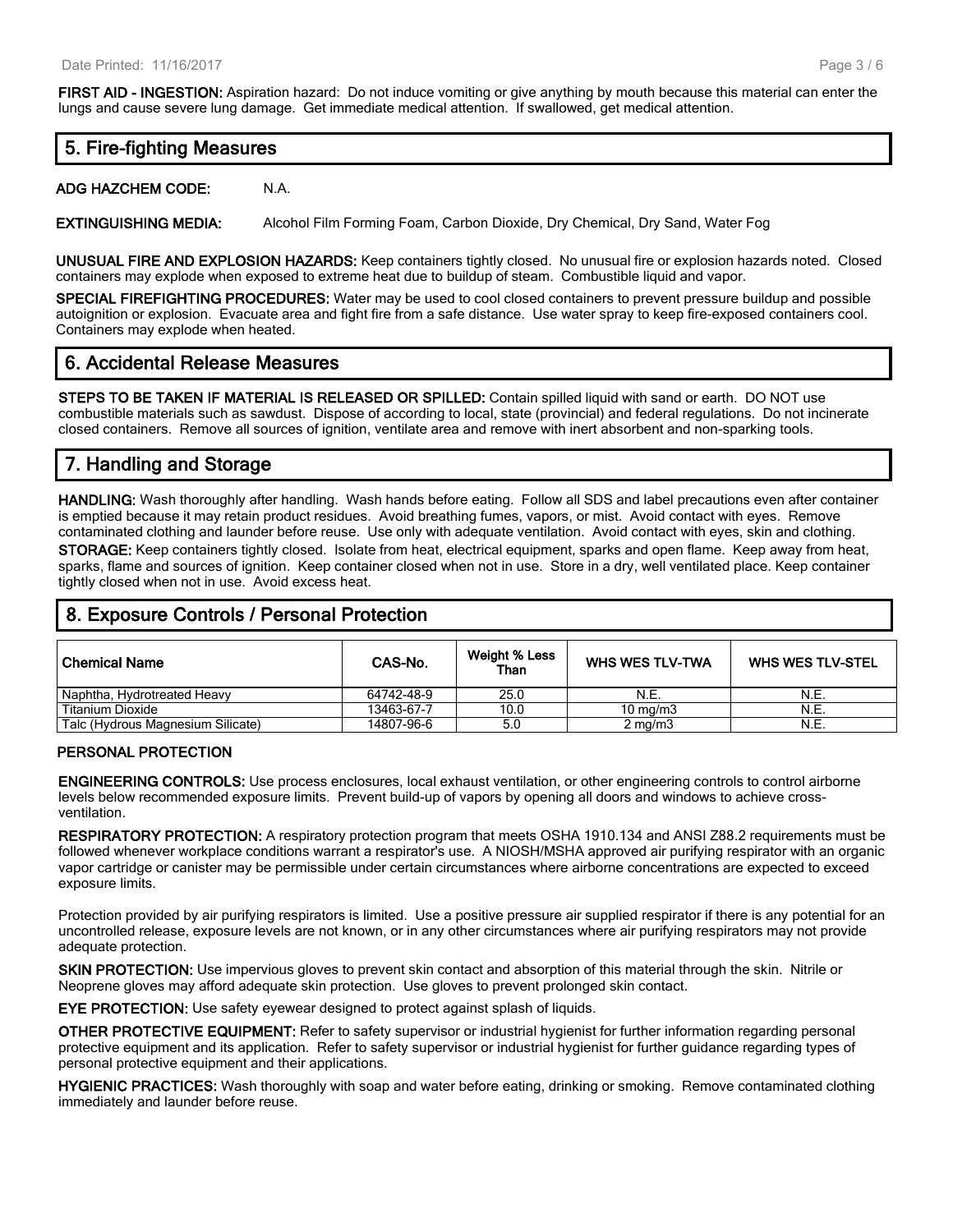## 9. Physical and Chemical Properties

| Appearance:                 | Liguid                     | <b>Physical State:</b>            | Liguid      |
|-----------------------------|----------------------------|-----------------------------------|-------------|
| Odor:                       | Solvent Like               | <b>Odor Threshold:</b>            | N.E.        |
| <b>Relative Density:</b>    | 1.597                      | pH:                               | N.A.        |
| Freeze Point, °C:           | N.D.                       | <b>Viscosity:</b>                 | N.D.        |
| <b>Solubility in Water:</b> | Slight                     | Partition Coefficient, n-octanol/ | N.D.        |
| Decompostion Temp., °C:     | N.D.                       | water:                            |             |
| Boiling Range, °C:          | 155 - 381                  | <b>Explosive Limits, vol%:</b>    | $0.7 - 5.6$ |
| <b>Flammability:</b>        | <b>Supports Combustion</b> | Flash Point, °C:                  | 42          |
| <b>Evaporation Rate:</b>    | Slower than Ether          | Auto-ignition Temp., °C:          | N.D.        |
| <b>Vapor Density:</b>       | Heavier than Air           | <b>Vapor Pressure:</b>            | N.D.        |

(See "Other information" Section for abbreviation legend)

## 10. Stability and Reactivity

CONDITIONS TO AVOID: Avoid all possible sources of ignition.

INCOMPATIBILITY: Incompatible with strong oxidizing agents, strong acids and strong alkalies.

HAZARDOUS DECOMPOSITION: By open flame, carbon monoxide and carbon dioxide. When heated to decomposition, it emits acrid smoke and irritating fumes. Contains solvents which may form carbon monoxide, carbon dioxide, and formaldehyde.

HAZARDOUS POLYMERIZATION: Will not occur under normal conditions.

STABILITY: This product is stable under normal storage conditions.

## 11. Toxicological Information

EFFECTS OF OVEREXPOSURE - EYE CONTACT: Causes eye irritation. Substance causes moderate eye irritation.

EFFECTS OF OVEREXPOSURE - SKIN CONTACT: May cause skin irritation. Substance may cause slight skin irritation.

EFFECTS OF OVEREXPOSURE - INHALATION: Harmful if inhaled. May cause headaches and dizziness. High vapor concentrations are irritating to the eyes, nose, throat and lungs. High gas, vapor, mist or dust concentrations may be harmful if inhaled. Avoid breathing fumes, spray, vapors, or mist. Prolonged or excessive inhalation may cause respiratory tract irritation.

EFFECTS OF OVEREXPOSURE - INGESTION: Aspiration hazard if swallowed; can enter lungs and cause damage. Irritating to the nose, throat and respiratory tract. Harmful if swallowed.

EFFECTS OF OVEREXPOSURE - CHRONIC HAZARDS: Contains Titanium Dioxide. Titanium Dioxide is listed as a Group 2B-"Possibly carcinogenic to humans" by IARC. No significant exposure to Titanium Dioxide is thought to occur during the use of products in which Titanium Dioxide is bound to other materials, such as in paints during brush application or drying. Risk of overexposure depends on duration and level of exposure to dust from repeated sanding of surfaces or spray mist and the actual concentration of Titanium Dioxide in the formula. (Ref: IARC Monograph, Vol. 93, 2010)Reports have associated repeated and prolonged occupational overexposure to solvents with permanent brain and nervous system damage.

PRIMARY ROUTE(S) OF ENTRY: Eye Contact, Ingestion, Inhalation, Skin Absorption, Skin Contact

#### ACUTE TOXICITY VALUES The acute effects of this product have not been tested. Data on individual components are tabulated below:

| CAS-No.    | <b>Chemical Name</b>              | Oral LD50        | Dermal LD50        | <b>Vapor LC50</b> |
|------------|-----------------------------------|------------------|--------------------|-------------------|
| 64742-48-9 | Naphtha, Hydrotreated Heavy       | >6000 mg/kg Rat  | >3160 mg/kg Rabbit | N.E.              |
| 13463-67-7 | Titanium Dioxide                  | >10000 mg/kg Rat | 2500 mg/kg         | N.E.              |
| 14807-96-6 | Talc (Hydrous Magnesium Silicate) | 6000             | N.E.               | 30                |

N.E. - Not Established

## 12. Ecological Information

ECOLOGICAL INFORMATION: Product is a mixture of listed components. Product is a mixture of listed components.

## 13. Disposal Information

DISPOSAL INFORMATION: Dispose of material in accordance to local, state, and federal regulations and ordinances. Do not allow to enter waterways, wastewater, soil, storm drains or sewer systems.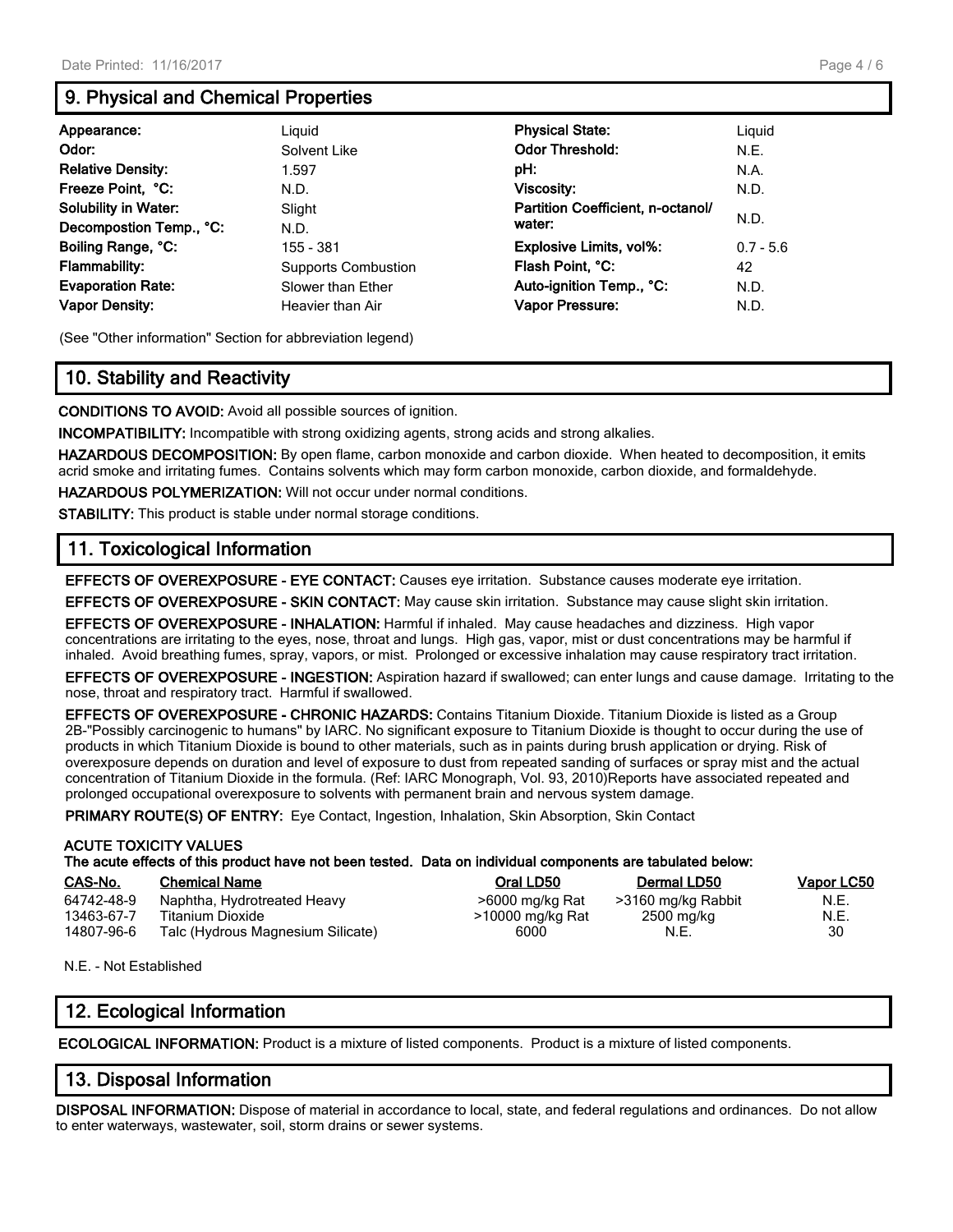## 14. Transport Information

|                              | Domestic (USDOT) | <b>International (IMDG)</b> | Air (IATA)     | <b>ADG</b>    |
|------------------------------|------------------|-----------------------------|----------------|---------------|
| <b>UN Number:</b>            | N.A.             | 1263                        | 1263           | N.A.          |
| <b>Proper Shipping Name:</b> | Not Regulated    | Paint                       | Paint          | Not Regulated |
| <b>Hazard Class:</b>         | N.A.             | 3                           | 3              | N.A.          |
| <b>Packing Group:</b>        | N.A.             | $\mathbf{III}$              | $\mathbf{III}$ | N.A.          |
| <b>Limited Quantity:</b>     | No               | Yes, >5L No                 | Yes, >5L No    | No            |
| <b>ADG Hazchem: Code</b>     | N.A.             |                             |                |               |

## 15. Regulatory Information

#### **Montreal Protocol**

No Montreal Protocol components exist in this product.

#### **Stockholm Convention**

No Stockholm Convention components exist in this product.

#### **Rotterdam Convention**

This product contains the following substances listed under the Rotterdam Convention:

| <b>Chemical Name</b>           | CAS-No.     |
|--------------------------------|-------------|
| Calcium Carbonate              | 1317-65-3   |
| Substituted styrene - acrylate | 172201-26-2 |

#### **MARPOL**

No substances listed under the MARPOL regulations exist in this product.

#### **SUSMP**

This product contains the following substances classified as poisons as regulated by the Poisons Standard (SUSMP):

#### **Chemical Name Schedule Number(s)**

False False

#### **Capital Territories Environmental Regulations**

No Capital Territory components exist in this product.